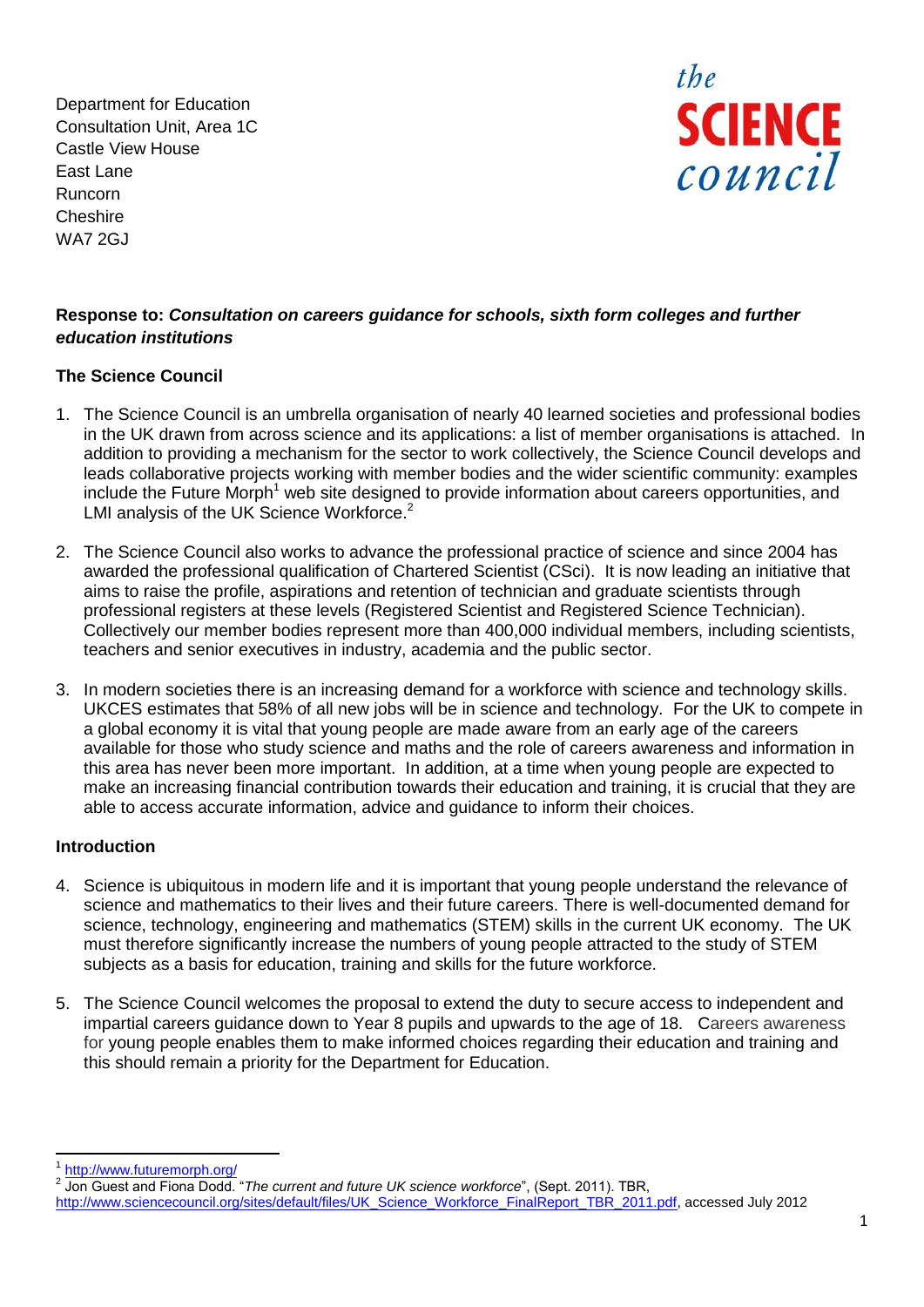6. All young people are entitled to accurate and appropriate information on careers from science<sup>3</sup> and mathematics, with knowledgeable advice and guidance from qualified advisers who are aware of the diversity of sectors employing scientists, engineers and mathematicians.

#### **The role of 'careers guidance'**

7. In its 2010 report the Science and Society 'Science for Careers' Expert Group<sup>4</sup> considered the elements that contribute to and support decisions about careers, and the group developed the concept of 'careers awareness'. When added to the traditional elements this gives rise to Careers Awareness, Education, Information, Advice and Guidance (CAEIAG) and it is important to understand the distinct role of each element:

**Awareness** of different employment sectors and the range of career options available generates the interest to seek out information<sup>5</sup>. The Science Council's own Future Morph<sup>6</sup> website is an example of a careers awareness project.

**Education** consists of programmes and activities of learning to help people to develop the skills necessary to manage their career and life pathway. These include accessing and making effective use of career information and quidance.<sup>7</sup>

**Information** refers to the provision of facts and figures relating to learning and careers, but without discussion about the relative merits of different options. Information can be imparted verbally by a careers adviser or by printed material and the internet.<sup>8</sup>

**Advice** requires more in-depth interaction with the client. It includes the explanation of information and explanations about how to access and use information.<sup>7</sup>

**Guidance** involves an in-depth session or series of sessions between the client and careers adviser, in which the careers adviser helps the client through the process of making decisions about learning and careers.<sup>7</sup>

- 8. Careers AEIAG is necessary to support the choices of young people. Research<sup>9 10</sup> has shown that whilst many young people state their enjoyment of science they do not visualise themselves working in science. Raising awareness of the variety of career opportunities available from studying science at the earliest possible age should be seen as part of the solution to increasing the numbers choosing science subjects post-16. King's College London research<sup>10</sup> into the career aspirations of young people indicates that stereotypes and self-identity in relation to science careers is well developed by the age of 11. These findings support the case for early careers work that helps to increase the diversity of the pool of young people choosing to pursue STEM studies, particularly in relation to gender, ethnicity and socio-economic background.
- 9. There is no 'one size fits all' approach to careers AEIAG. Children and parents differ in the level of access they have to careers information. Research shows<sup>11</sup> that the medium through which information is presented to young people across different social groups play a significant role in shaping attitudes towards pursuing a career in science.

<sup>-&</sup>lt;br>3 The knowledge and skills gained through science qualifications can lead to many careers **from** science as well as **in** science. The wide range of employment destinations for those with science qualifications exemplifies this. 4

BIS Science in Society Expert Group, Science for Careers 2010

<sup>5</sup> Ibid., p.26.

<sup>&</sup>lt;sup>6</sup> <http://www.futuremorph.org/> 7

Institute of Careers Guidance, Education Committee

<sup>8</sup> Institute of School's Schaanse, Education Schmintes<br>8 National Advisory Council for Careers and Educational Guidance, 1996

<sup>9</sup> Jenkins and Nelson, "*Important but not for me: students' attitudes towards secondary school science in England*", Research in Science & Technological Education, 23 (2005), 41-57.

<sup>10</sup> Archer et al, "*Doing science versus being a scientist: examining 10/11 year old schoolchildren's constructions of science through the lense of identity*", Science Education, 94 (2010), 617-639.

<sup>11</sup> Greenbank and Hepworth, "*Working class students and the career decision making-process*", Edge Hill University, 2008.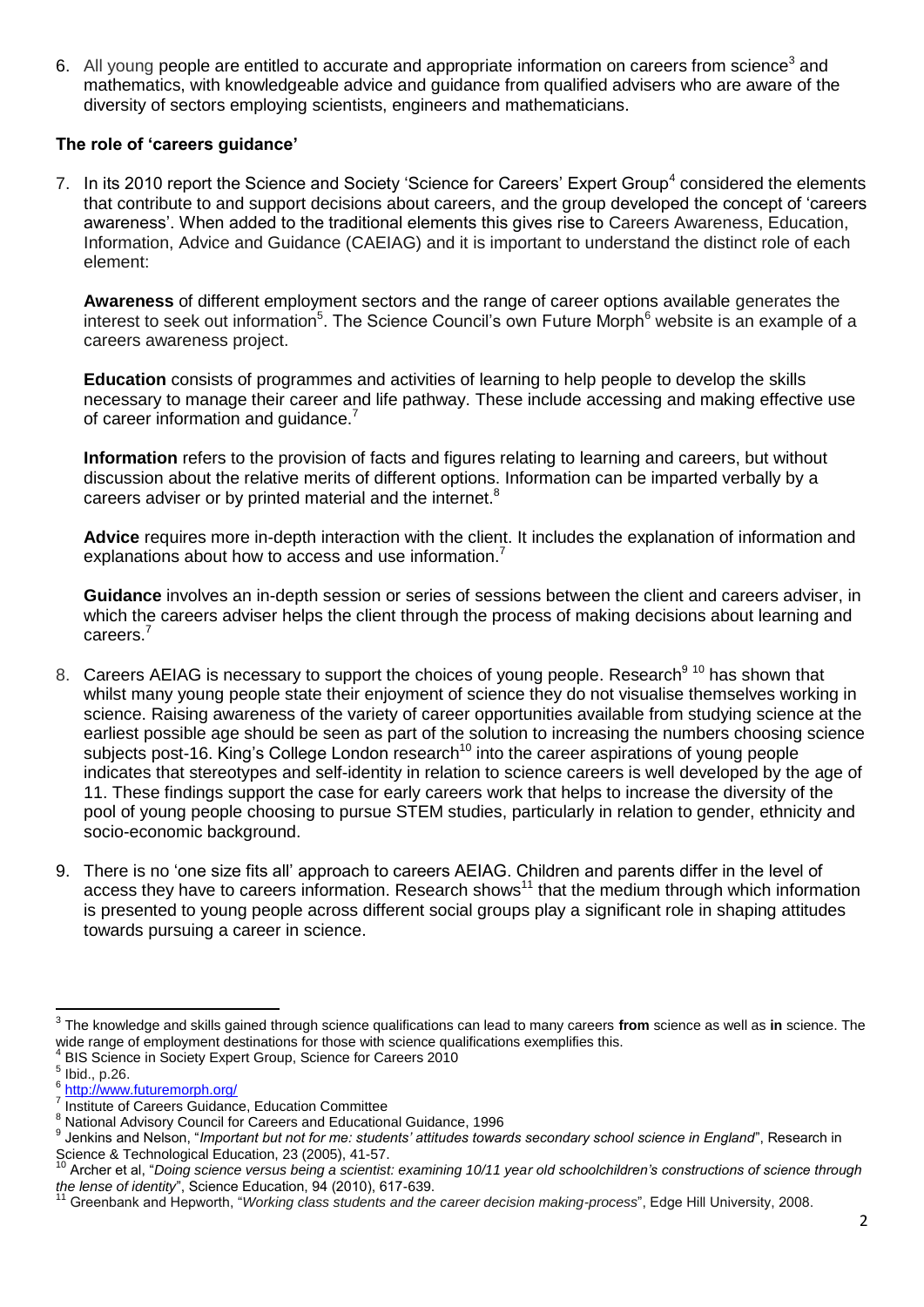"'Cold' knowledge (e.g. through documents, prospectuses, and new technologies like websites) does not sufficiently change patterns of educational choice, particularly for 'working-class learners', who tend to rely more on 'hot' knowledge, such as interpersonal relationships, particularly from known or trusted sources. For this group of learners especially, it is important to recognise the benefits that face-to-face guidance offers them in mapping out their education options and career choices."<sup>12</sup>

10. It is therefore clear that awareness and education can support young people to access information but information alone is insufficient to guide young people to appropriate choices - advice and guidance are required, particularly for those lacking in social capital.

# **Timing of Careers AEIAG**

- 11. If a poorly informed choice is made by a young person, they may then find at a later stage that the qualifications they have chosen close down potential career pathways. For example, for courses that start in Year 10 young people will be making choices that will determine their post-16 opportunities at a time when they are rarely well informed or ready to decide on career options. For some schools who start GCSE teaching in Year 9 key choices may be made even earlier and must therefore be preempted by appropriate AEIAG earlier in the education cycle.
- 12. Teachers can play an important role in regard to careers information and awareness; they are well placed as a source of 'hot' knowledge and can support careers awareness, integrating it in to their teaching through contextualised learning from an early stage. Teachers are able to draw down on a range of sources including those from the Science Council, its member bodies and the National STEM Centre to support their own awareness of the careers available from STEM qualifications. There are many careers focused enhancement and enrichment activities and resources available to teachers and the Science Council has been very active on this issue, particularly through the Careers from Science project and the Future Morph website.
- 13. The mix of Awareness, Education, Information, Advice and Guidance should be appropriate for the individual and the educational stage. As previously stated, face-to-face advice and guidance will be more important for some groups of individuals and consideration should also be given to the relative importance of the decision making stage. The transition to work or further education and training at the age of 18 can be a life influencing decision point and it is vital that young people are supported with good quality impartial guidance.
- 14. It is the Government's stated policy to expand the provision of apprenticeships and vocational education through Further Education Institutions (FEIs). In 2009/10 there were nearly 1.1m learners in FE under the age of 19<sup>13</sup>. Further Education colleges will be a key route for many of those aiming for science technician careers and the Science Council therefore welcomes the extension of the careers duty to FEIs. To ensure that young people are fully aware of the career opportunities available to them through these institutions, schools' careers guidance must include support for, and knowledge of, multiple progression routes, including technical pathways as a route into further and higher education and employment.

## **Quality**

- 15. The government's desire to grant schools and colleges greater freedom to set policies appropriate to their local needs must be balanced with adequate guidance and support, particularly funding support. The Science Council welcomes the use of the 'matrix Standard' to assure the quality of the National Careers Service and hopes that schools and colleges will consider this when purchasing services.
- 16. However, the Science Council is unclear as to how the Government proposes to ensure schools and colleges are adequately accountable for their careers provision. It is vital that provision is of an

 $\overline{a}$ <sup>12</sup> Archer et al, "*Doing science versus being a scientist*", p.6. **a**

<sup>&</sup>lt;sup>13</sup> The Data Service, "Current SFR", [http://www.thedataservice.org.uk/statistics/statisticalfirstrelease/sfr\\_current/,](http://www.thedataservice.org.uk/statistics/statisticalfirstrelease/sfr_current/) accessed July 2012.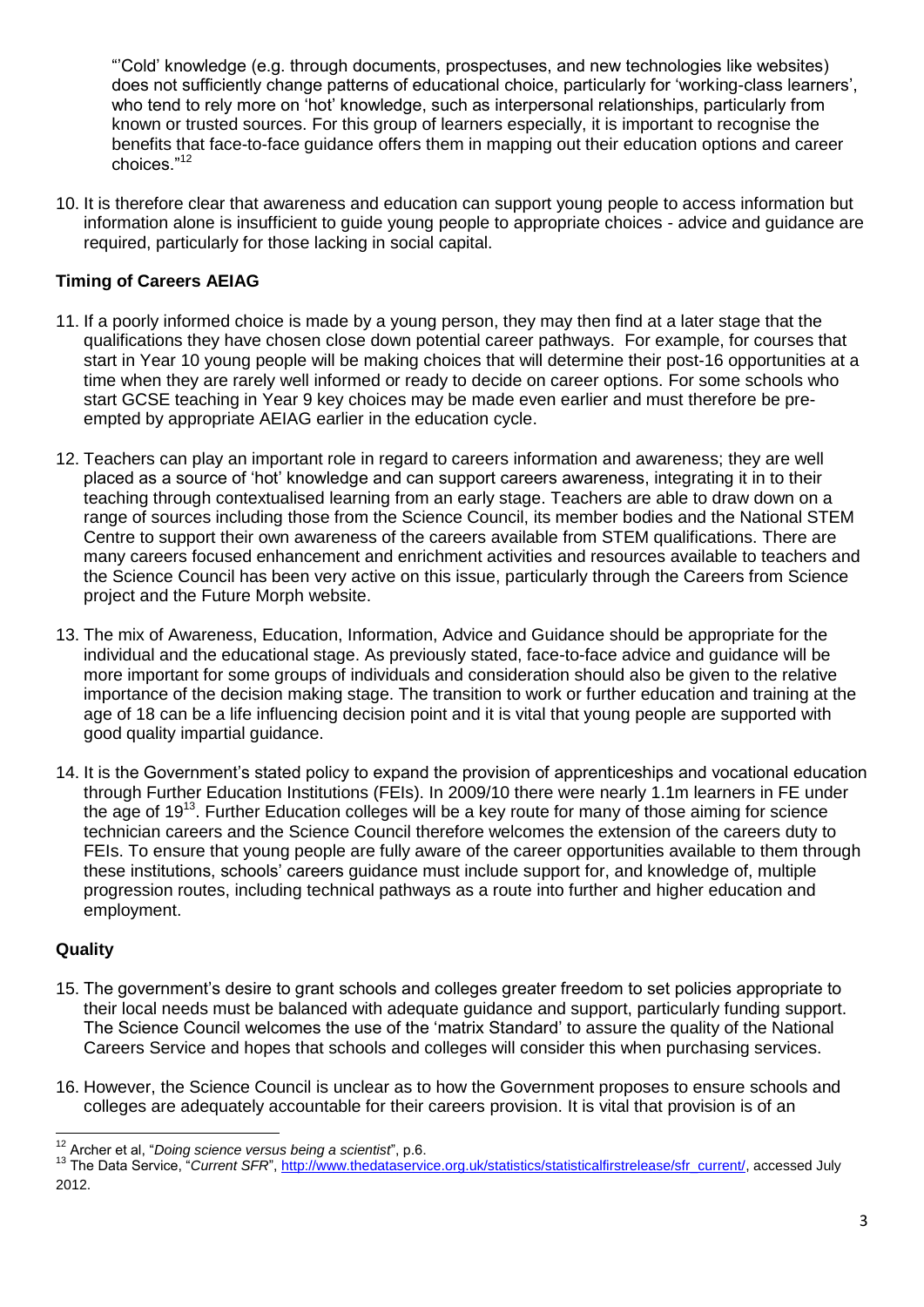appropriate level and also that the requirement for impartiality is met. Guidance must not be coloured by the institution's interests and, in addition, must be informed by the future skills needs of the UK's economy. This latter point is particularly pertinent for STEM subjects where there is often a deficit of careers awareness amongst young people and with a clear need for technician level science, engineering and technological skills<sup>14</sup> it is also increasingly important to raise awareness of the non-HE routes in to STEM.

This response is submitted with the executive summary of the Science Council's "Current and Future UK Science Workforce" research report. This research is referenced above and illustrates the enormous breadth of careers available to young people through studying science. The Science Council would be happy to assist with any queries relating to this research or any other aspect of this consultation response.

The Science Council 31<sup>st</sup> July 2012

**<sup>.</sup>** <sup>14</sup> Cogent, September 2008, "Skills for Science Industries: Skills at Work."